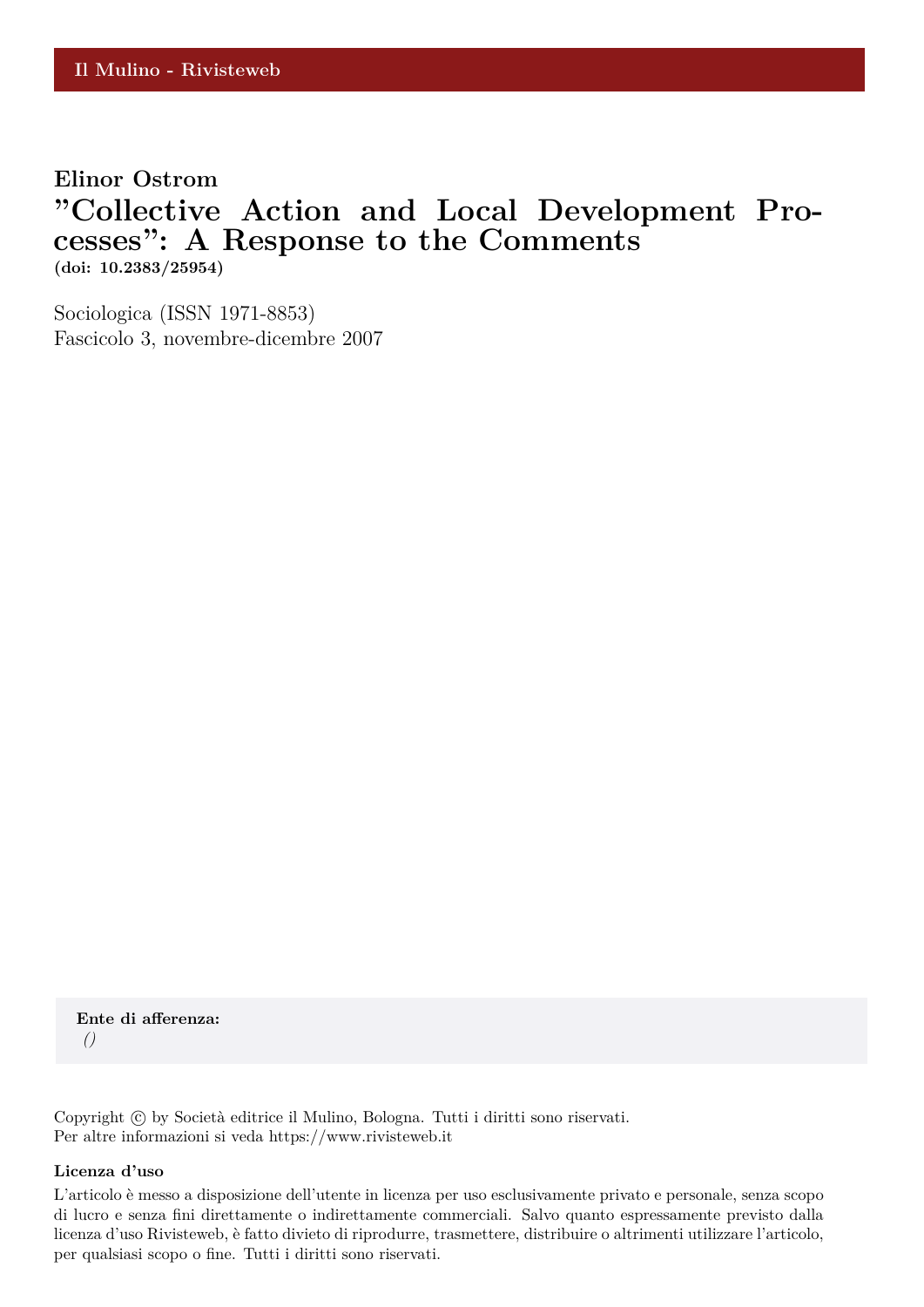# "Collective Action and Local Development Processes": A Response to the Comments *by* Elinor Ostrom

doi: 10.2383/25954

It is a great honor to have three distinguished social scientists comment on my article especially since the comments are all extremely interesting and of high quality. Let me turn first to *A Call for More Structure in Collective Action Theory* by Luigi Curini. Curini stresses the importance of developing a structured theory of collective action. Too frequently scholars have treated all forms of collective action – from neighbors deciding how to clean up a vacant lot to international negotiations over cross-boundary river systems – as if they were the identical in structure. While collective action problems share some features, that does not make them all the same. Even more dangerous is that many scholars doing policy analysis call for the *same* solutions to all collective action problems without considering their spatial or temporal scale, whether they involve common-pool resources or public goods, or any of the many attributes of participants that affect behavior in a collective action situation. Professor Curini pushes all of us to be careful that we develop a theory of collective action that will explain diverse phenomena, predict results, and be useful.

The September 25 issue of the *Proceedings of the National Academy of Sciences of the United States* contains a Special Feature on "Beyond Panaceas" [Ostrom, Janssen and Anderies 2007]. In my Perspectives article for that Special Feature [Ostrom 2007], I call for a multi-tiered, structured framework to be applied to the analysis of social-ecological systems (SESs). Some of the problems facing SESs are social dilemmas, but others are not. The tiered framework that I present there is, I hope, the beginning of a cross-disciplinary effort to develop more structured theory in general for systems in which there are humans interacting with resource systems. We simply must know the attributes of the resource system such as their size, clarity of boundaries,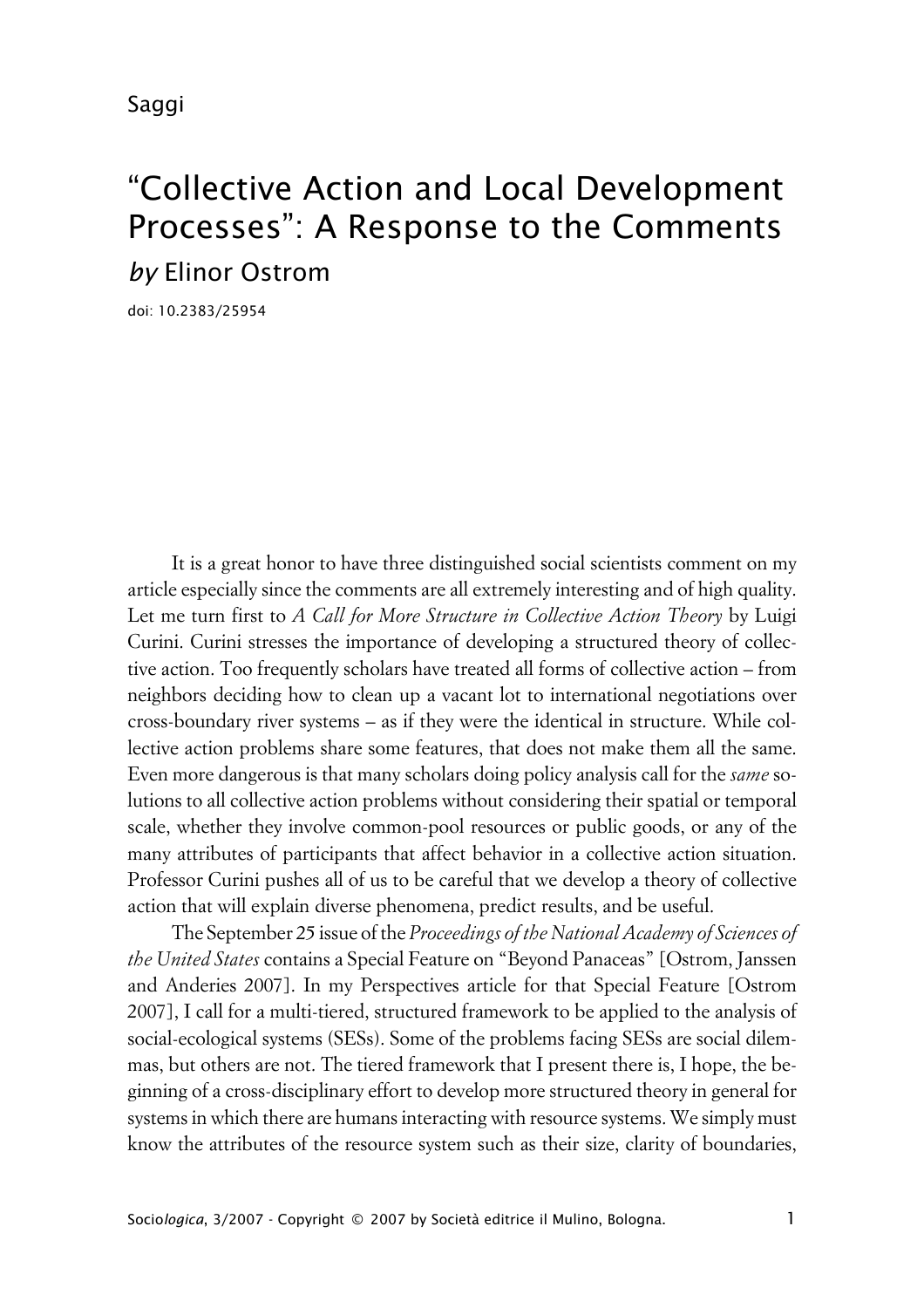equilibrium properties, and predictability as these impact on the kinds of problems that humans face in trying to use any resource system. Further, we need to understand who the users are and their attributes. The size of a group, its heterogeneity along a diversity of indicators, leadership, knowledge, shared values, and many other attributes of the users of a resource also impact on their immediate behavior as well as on consideration of changes in rules and other structural attributes so as to improve performance over time. There really is an opportunity in these early years of the twenty-first century to build better structured theories so that we can become effective diagnosticians rather than preachers of particular pet solutions.

Carlo Donolo points out that the concept of a commons may be applied to a variety of resources. Solutions to the problems of the commons also require some form of commons. The second form are present in the sense that individuals share a set of rules and complementary norms for how to relate to a physical resource. Thus, as Donolo points out, current "tragedies of the commons" are frequently the result of the failure to solve earlier "tragedies of the commons" by creating new commons in the form of rules and norms well-matched to a particular situation.

All too often, scholars presume that the solutions to resource commons must be imposed by "the state." Professor Donolo stresses the importance of federalism and of Vincent Ostrom's work on federal systems. It is nice to report that several of Vincent Ostrom's book are being published in new editions. Both the *Political Theory of a Compound Republic* and the *Intellectual Crisis in American Public Administration* will be available to readers very early in 2008 [V. Ostrom 2008a; 2008b].

If citizens rely entirely on the fiction of "the state" to solve problems, they will not achieve the learning that Donolo points out is essential to facilitate the process of struggling with the problems we all face. We must build more effective democratic theory based on a sense that the range of talents of citizens and of their public officials is similar. If citizens wait for all solutions to come from public officials, we will lose our democratic traditions and move toward new tragedies of immense orders. Instead of our heavy focus on voting as the key aspect of citizenship, we must develop a sense that citizenship involves problem solving in diverse social arenas all the way from the small neighborhood through to national and international governance arrangements. I do hope that scholars planning to write textbooks of the future will take Professor Donolo's thinking very seriously as well as the work of Amartya Sen [1977; 1981; 1989; 2002] as he recommends.

Part of the second type of commons that Donolo examines include the rules that Guglielmo Wolleb discusses in his excellent set of comments. I am so glad that he points out the connection between the rules that humans devise for themselves and social capital. While many have questioned whether the concept of social capital is a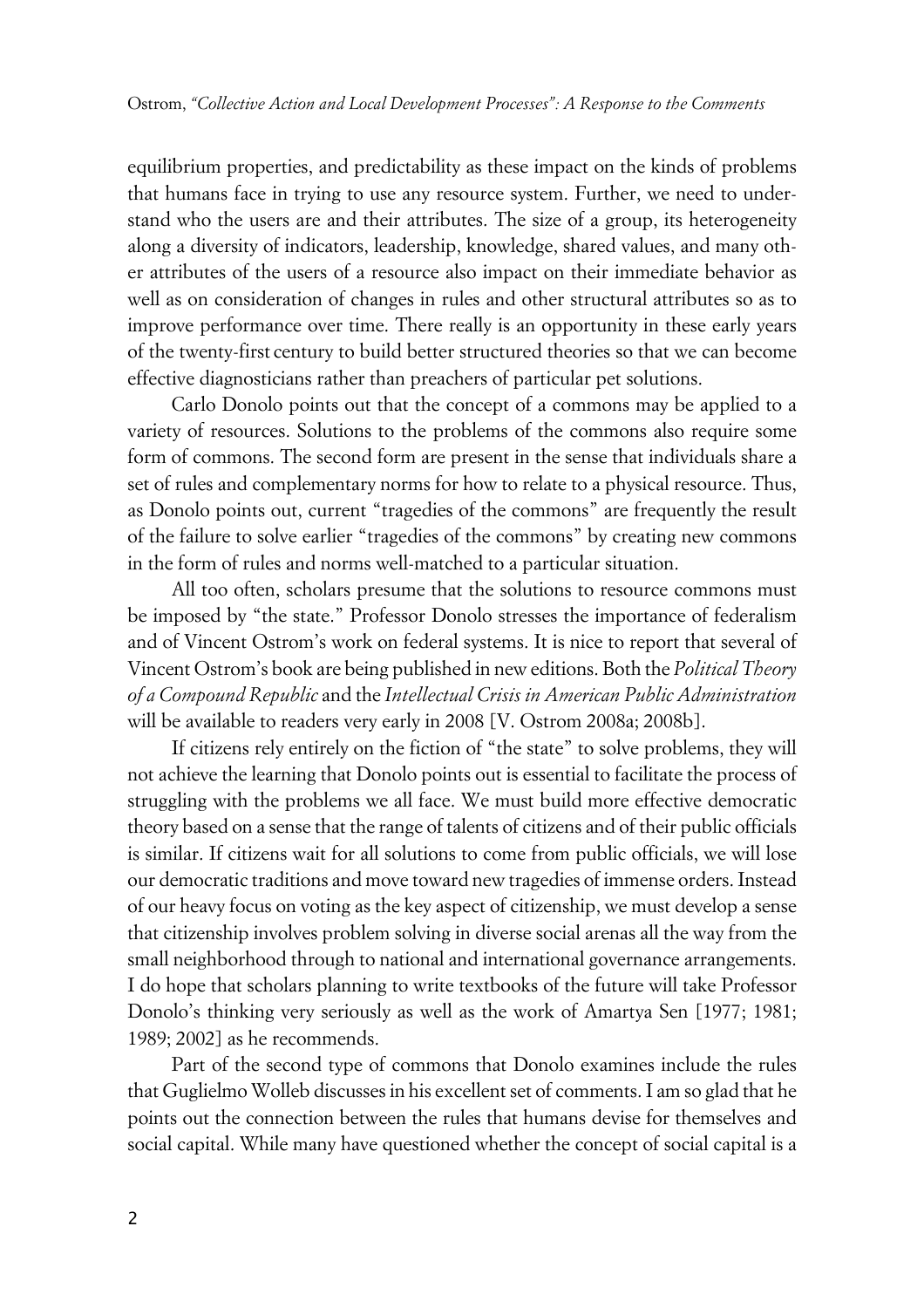useful concept, I agree with Wolleb hat the rules that humans devise for themselves are an important part of social capital.

Let us turn for a moment to the concept of capital more generally. Scholars have for many eras recognized that when humans spend time, energy, and other resources in building facilities that enable them to have a higher return in the long run, they have built a form of capital. Unfortunately, many scholars think of capital only in terms of roads, buildings, machinery, and other physical representations of capital. The crucial aspect is that individuals have deferred immediate consumption today in order to increase the probability of sustained or higher levels of consumption in the future. We do that when we invest in education as a form of human capital. We certainly do that when we spend time and energy devising rules that we can share to solve problems today, tomorrow, and long into the future. What Wolleb urges us to do is recognize rules as a form of social capital so that we do not assume that rules are always pronounced by external authorities. Rules must be built and rebuilt over time by those who are dependent on having effective rules. Or they will find that free riding, conflict, and poor results dominate their life. We should all recognize that building local economic development is "neither simple nor impossible."

I am deeply appreciative of the understanding of my work demonstrated by these three colleagues. I only wish that we had an opportunity for several days of extended discussions. I have the sense that the social sciences are at a crucial juncture where sufficient evidence has been gleaned from hard empirical work in the field and the lab to enable us to take a great leap forward. The leap will lead us to a more finally structured sense of the many levels of human organization that occur. Biologists and ecologists have recognized for several centuries the multi-tiered nature of their phenomena. We are moving toward a more common view that is not so segregated into the highly protected disciplinary homes that prevail in all universities. We have a lot to do to develop a real community of understanding rather than quibbling with one another unnecessarily over academic territory.

### **References**

Ostrom, E.

- 2007 "A Diagnostic Approach for Going Beyond Panaceas." *Proceedings of the National Academy of Sciences* 104 (39): 15181-15187.
- Ostrom, E., Janssen, M., and Anderies, J.
- 2007 "Going Beyond Panaceas." *Proceedings of the National Academy of Sciences* 104 (39): 15176-15178.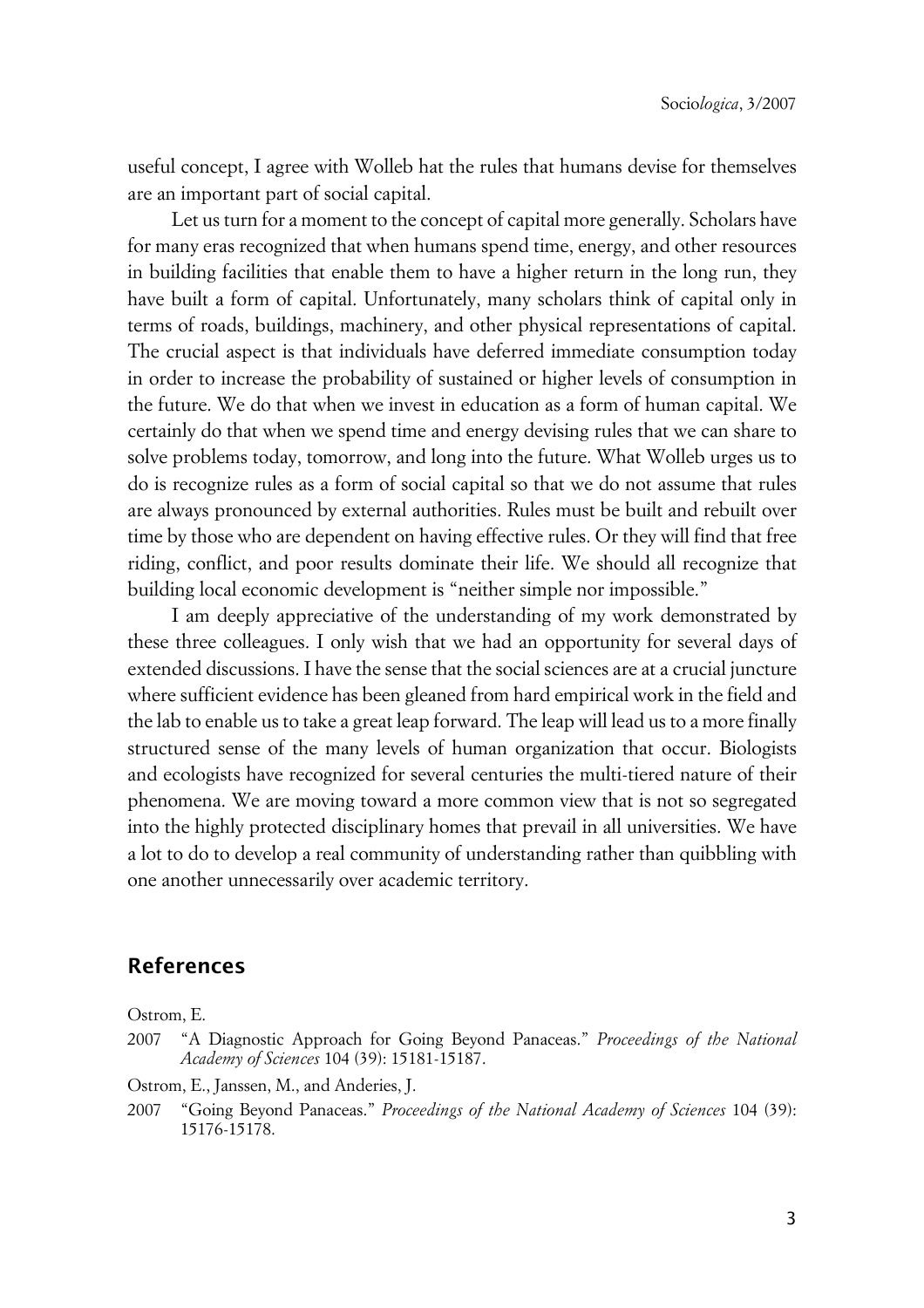Ostrom, *"Collective Action and Local Development Processes": A Response to the Comments*

Ostrom, V.

- 2008a *The Intellectual Crisis in American Public Administration*. 3rd ed. Tuscaloosa: University of Alabama Press.
- 2008b *The Political Theory of a Compound Republic: Designing the American Experiment*. 3rd ed. Lanham, MD: Lexington Books.

Sen, A.

- 1977 "Rational Fools: A Critique of the Behavioral Foundations of Economic Theory." *Philosophy and Public Affairs* 6 (4): 317-344.
- 1981 *Poverty and Famines: An Essay on Entitlement and Deprivation.* Oxford: Oxford University Press.
- 1999 "The Possibility of Social Choice." *American Economic Review* 89 (3): 349-378.
- 2002 *Rationality and Freedom.* Cambridge, MA: Harvard University Press.